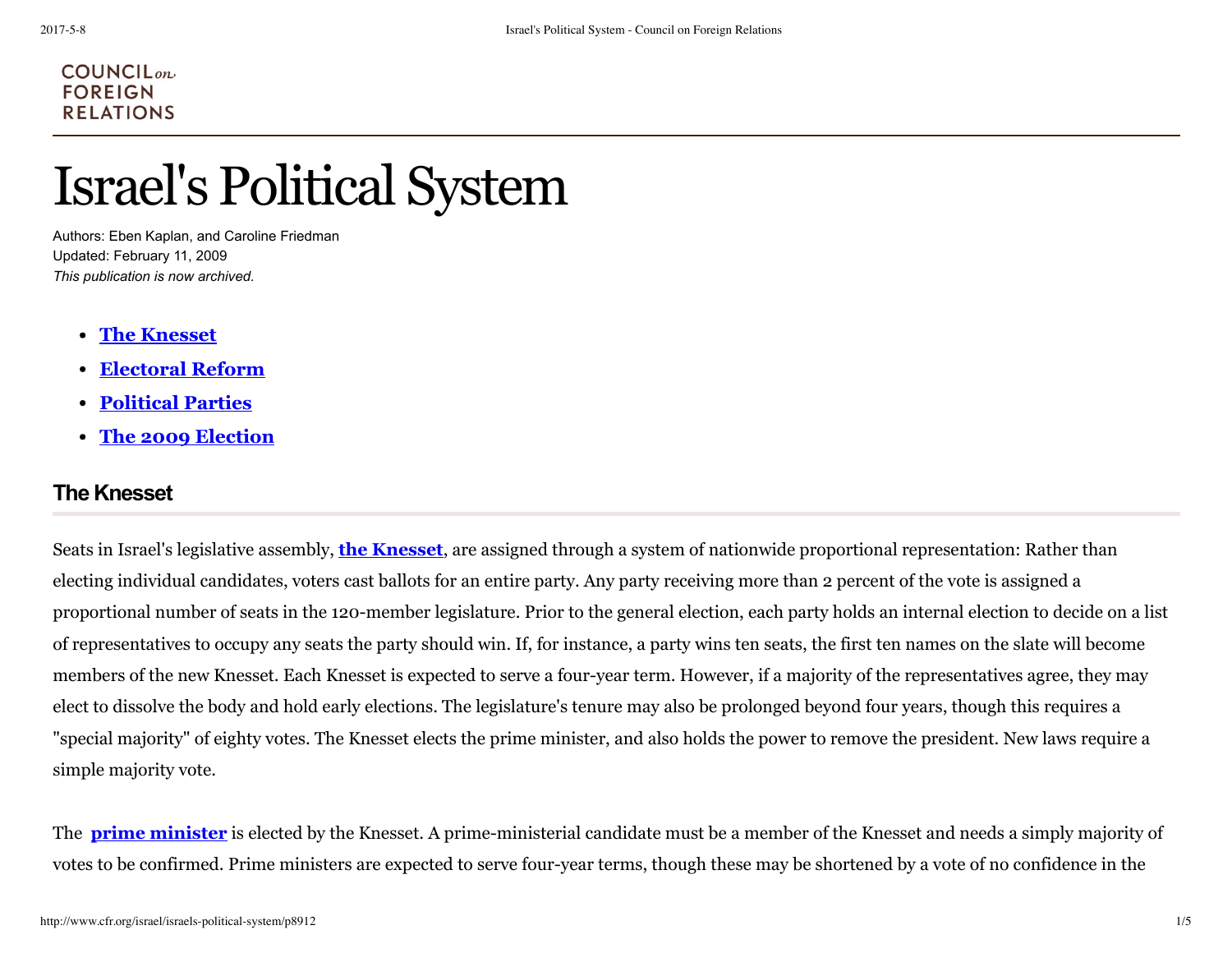Knesset. Such votes name a replacement candidate, who is given the opportunity to form his or her own government.

To form a new government, a prospective prime minister has forty-five days to fill cabinet positions and win Knesset approval. Since no single party has ever won a majority of the seats in the Knesset, this requires forming a coalition with other parties in order to win majority approval. After parliamentary elections, the president invites one of the party leaders to form a government. The president does not have to extend this invitation to the party that controls the most seats in the Knesset, rather, the invitation goes to the party the president believes is most capable of forming a coalition. In forming a coalition, a party leader must offer some cabinet positions to members of the smaller coalition partners, as smaller parties often represent the additional votes needed to pass legislation. These smaller parties tend to use this influence to further their political agendas.

If a replacement candidate is unsuccessful at forming a new government, the Knesset is dissolved and new elections are held.

# **Electoral Reform**

Because forming a coalition involves smaller parties, it often means that groups at the periphery of Israeli politics acquire disproportionate influence. For this reason, some experts, including CFR Senior Fellow **Steven A. Cook**, suggest that Israel needs to reform its electoral system by raising the threshold for a party to gain representation in the Knesset. Currently, a party only needs to obtain 2 percent of the vote. This percentage is relatively very low (Turkey's threshold, for instance, is 10 percent). Yet prime ministers must cobble together coalitions that number sixty seats, making them vulnerable to the demands of fringe groups. This can lead to policy stalemate and a majority beholden to much smaller political movements. Significant concessions, such as cabinet appointments or budgetary appropriations, are sometimes made to secure coalition support of policies. This creates a system where small, perhaps extreme, parties wield a disproportionate amount of influence.

#### **Political Parties**

Israel's major parties are Kadima, Likud, Yisrael Beytenu, and Labor. **Eight other parties** are also represented in the legislature.

The largest parties are: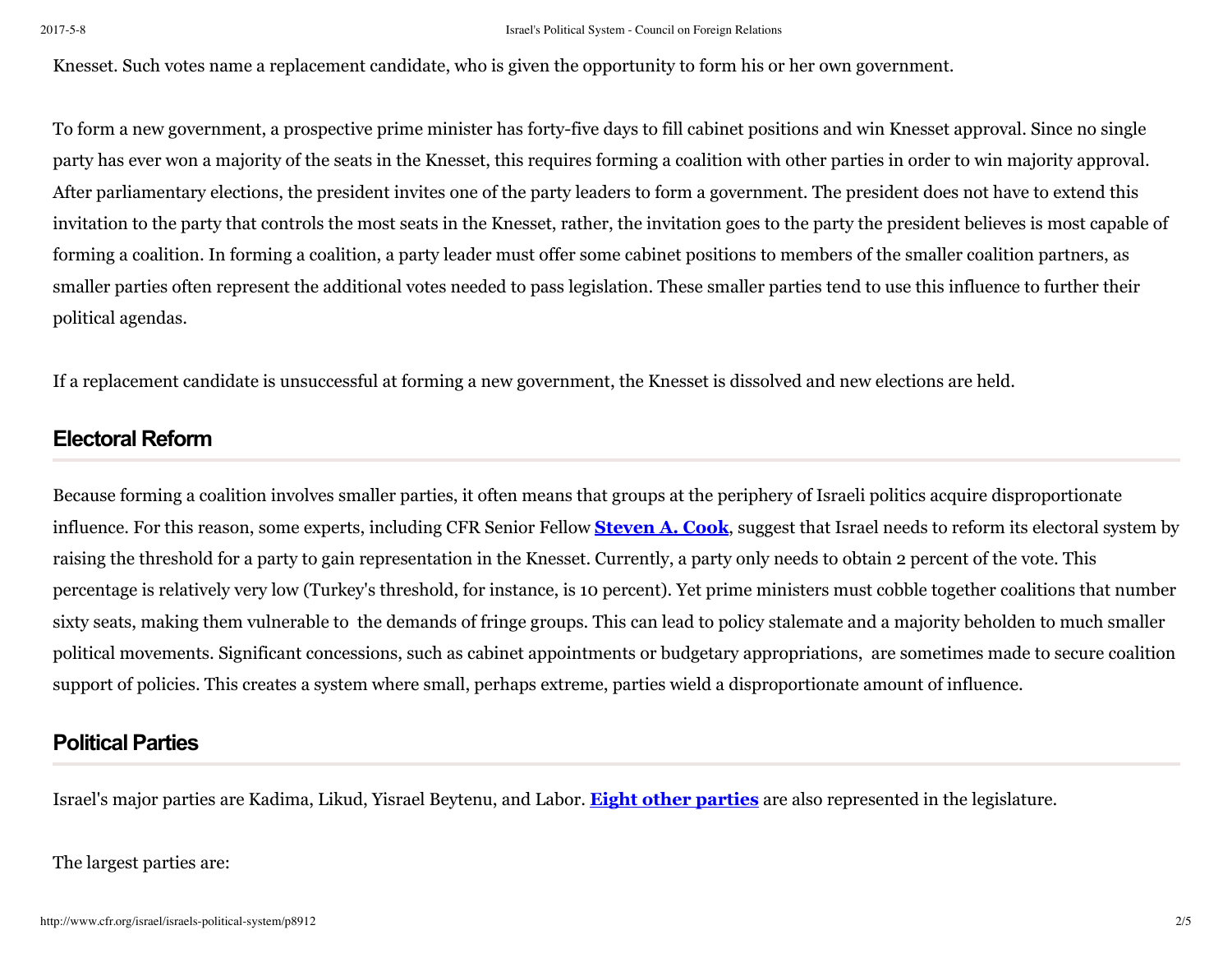- **Kadima** (Twenty-eight seats). Formed by then Prime Minister Ariel Sharon on November 21, 2005, Kadima, or "Forward", seeks to find middle ground in the contentious Israeli political arena. A week after its formation, the party revealed its platform: maintaining a Jewish majority in Israel by making territorial concessions; preserving Israeli control of Jerusalem and large Jewish settlement blocs; and supporting the formation of a demilitarized, terror-free Palestinian state. Many prominent politicians left their parties to join Kadima, including former Labor Party leader **Shimon Peres**, then Defense Minister **Shaul Mofaz**, and cabinet minister Tzipi Livni. Kadima appeared to be in jeopardy when on January 4, 2006, Sharon suffered a stroke that effectively ended his political career. Sharon's deputy, **Ehud Olmert**, took the party reins, and helped Kadima win twenty-nine seats in 2006. In 2008, Olmert was implicated in a financial scandal that resulted in his resignation. Then-Foreign Minister Tzipi Livni assumed leadership with the party's future in question.
- **Likud** (Twenty-seven seats). Following the 2005 controversial withdrawal from all Jewish settlements in the Gaza Strip and four in the West Bank, the center-right Likud Party faced a crisis. The decision to evacuate the Jewish settlements, which **Likud traditionally views** as the country's "unassailable right" to return to the historic "Land of Israel," caused a rift within the party. Likud has maintained a hard line in dealing with Palestinians, directly targeting terrorist leaders and opposing Palestinian statehood. But more recent statements from party leaders suggest a willingness to negotiate on the question of a Palestinian state. Many in the party feared the Gaza pullout would lead to attacks against Israel by Palestinian militants. Playing off these fears, **Benjamin Netanyahu**, a former prime minister and finance minister, mounted a challenge to then Prime Minister Sharon's party leadership. Rather than face Netanyahu in a party primary, Sharon split with Likud--which he helped found--and formed the centrist Kadima party. Likud did not fare well in the 2006 election, losing more than half its seats, though it rebounded with a strong showing in the 2009 elections.
- **Yisrael Beytenu** (Fifteen seats). Founded in 1999 by former Likud member **Avigdor Liberman**, Yisrael Beytenu, meaning "Israel, our home," is a secular, right-of-center Zionist party. The party advocates a hard line toward the Palestinian Authority and Arab states and has even proposed forcing Israeli Arabs to pledge loyalty to Israel or forfeit their citizenship. Nevertheless, the party supports a two-state solution to the Israeli-Palestinian conflict.
- **Israeli Labor Party (ILP)** (Thirteen seats). Prior to the 2006 election, the center-left ILP was a major opposition party in Israel. The party was led by Peres, until his leadership was upset in a November 8, 2005, party primary by **Amir Peretz**. Peres then quit Labor and joined Sharon's Kadima. The ILP, which once dominated Israeli politics--appointing every prime minister prior to 1977 when Likud's Menachem Begin was elected--remains a major player, though it hasn't had a prime minister since Ehud Barak stepped down in 2001, and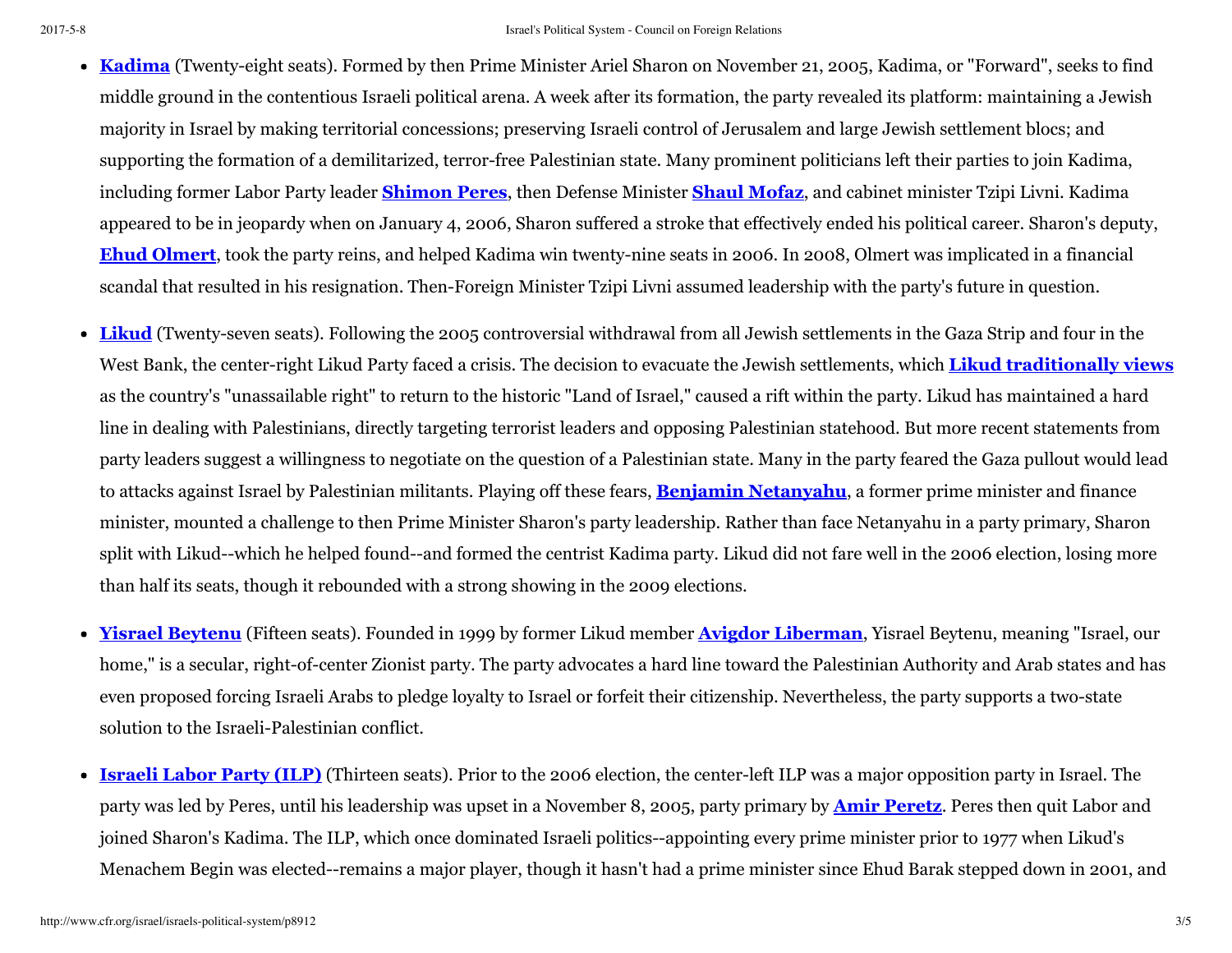lost a third of its Knesset seats in the 2009 vote. Unlike Likud, ILP members support negotiations with Palestinian groups and withdrawal from the settlements in Gaza and the West Bank. In December 2004, the ILP aligned with Likud in order to implement Israel's **disengagement plan**. After the 2006 vote, ILP aligned with Kadima to form a government. Labor has an agreement with small Zionist party Meimad, whereby that party gets the tenth seat on Labor's list. Labor has become increasingly centrist, no longer supporting Socialist ideals, though it still prioritizes socioeconomic issues. Several of the ILP's leaders left to join Kadima.

**Shas** (Eleven seats). As its primary platform goals, Shas--a non-secular ultra-Orthodox minority party with waning Knesset influence- supports a more prominent role for religion within the Israeli state. Party leaders have remained fairly flexible on policies toward Palestinians, a stance that often enables them to affect the balance of power in the Knesset. In 2006, Shas agreed to join the Kadima-Labor ruling coalition with the stipulation that it did not have to support a further withdrawal from the West Bank settlements.

### **The 2009 Election**

When Tzipi Livni assumed leadership of Kadima in late 2008, she proved unable to form a coalition. As a result, the next national election, which was due to take place in 2010, was held in February 2009. Livni's Kadima and Netanyahu's Likud Party won nearly the same number of seats, raising questions of who would lead the next ruling coalition.

Shas and Yisrael Beytenu could play the role of kingmaker. Both aligned with the Kadima-Labor coalition in 2006, but when Livni assumed her party's leadership in 2008, Shas made new demands for increased social welfare and the territorial preservation of Jerusalem. Livni rejected the deal, saying "I'm not willing to be blackmailed, either diplomatically or in terms of the budget, and therefore, I will go to elections." With Likud, Yisrael Beytenu, Shas, and and other nationalist parties winning a total of sixty-five seats in those elections, Livni's Kadima party could find itself on the outside of the next ruling coalition.

Netanyahu says he will refuse to negotiate on Jerusalem or the right of return for Palestinian refugees. He has also played up the threat posed by Iran and suggested that the threats posed by Hezbollah and Hamas would be reduced were the Iranian regime "neutralized." The candidates sparred mostly over the necessity for territorial concession: Livni believes territorial sacrifices might be necessary to ensure peace; Netanyahu refuses to entertain the idea of evacuating any more settlements or withdrawing from the West Bank. However, Netanyahu begrudgingly followed